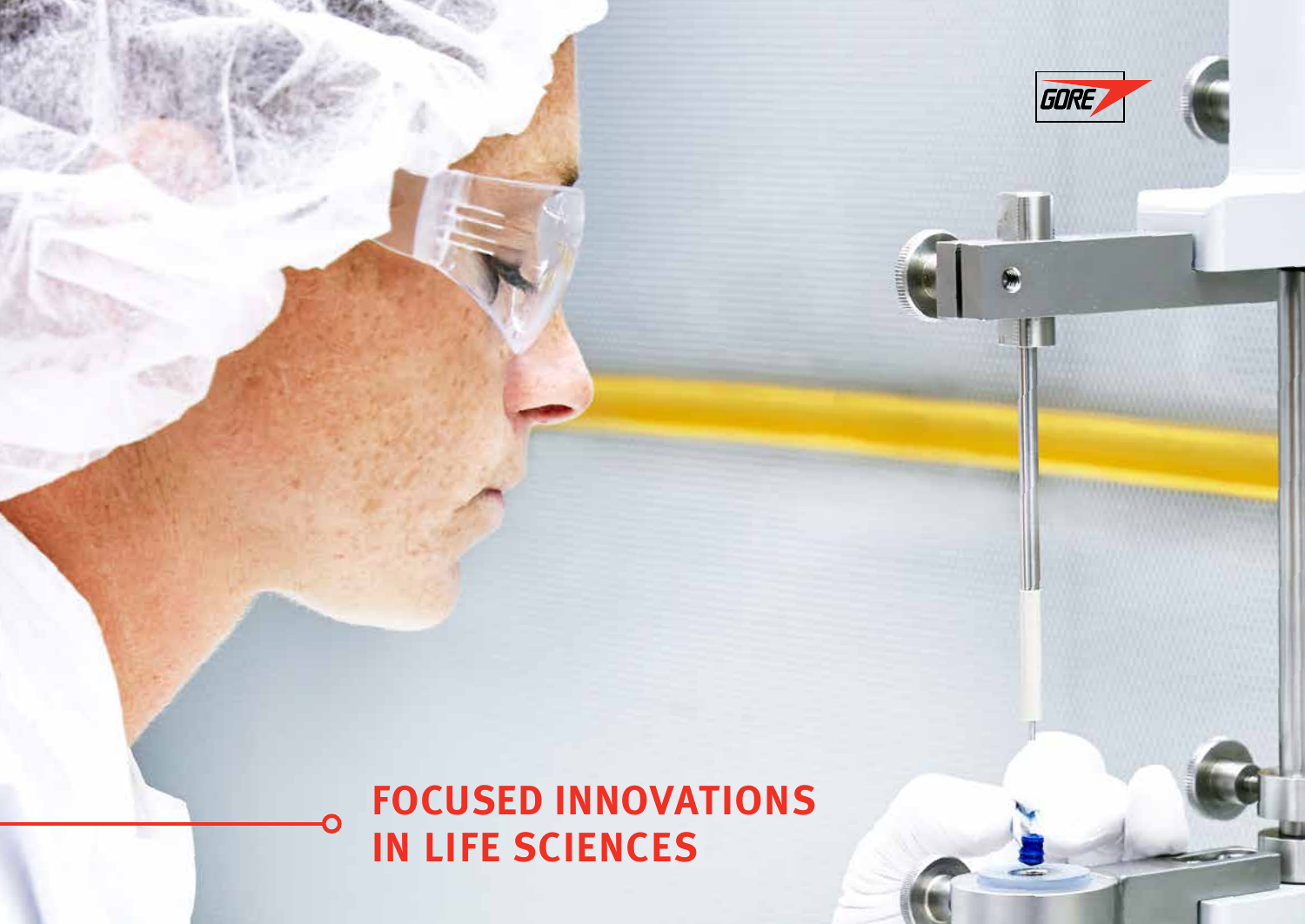# **INNOVATIONS IN LIFE SCIENCES**

Gore first entered the Life Sciences industry in the mid-1970s with a life-saving blood vessel replacement engineered to work in harmony with the body's own tissues. The attributes and performance characteristics of polytetrafluoroethylene (PTFE), the fluoropolymer at the core of Gore's product portfolio, made an ideal material for replacing human blood vessels. Forty years later, with more than forty million devices implanted worldwide, we remain a world leader in PTFE membrane technology and biomaterials.

### **A Natural Evolution—Expanding on Our Experience**

Utilizing our expertise with fluoropolymers and knowledge designing healthcare solutions, Gore began to develop materials-based solutions for the pharmaceutical industry and OEM medical device manufacturers.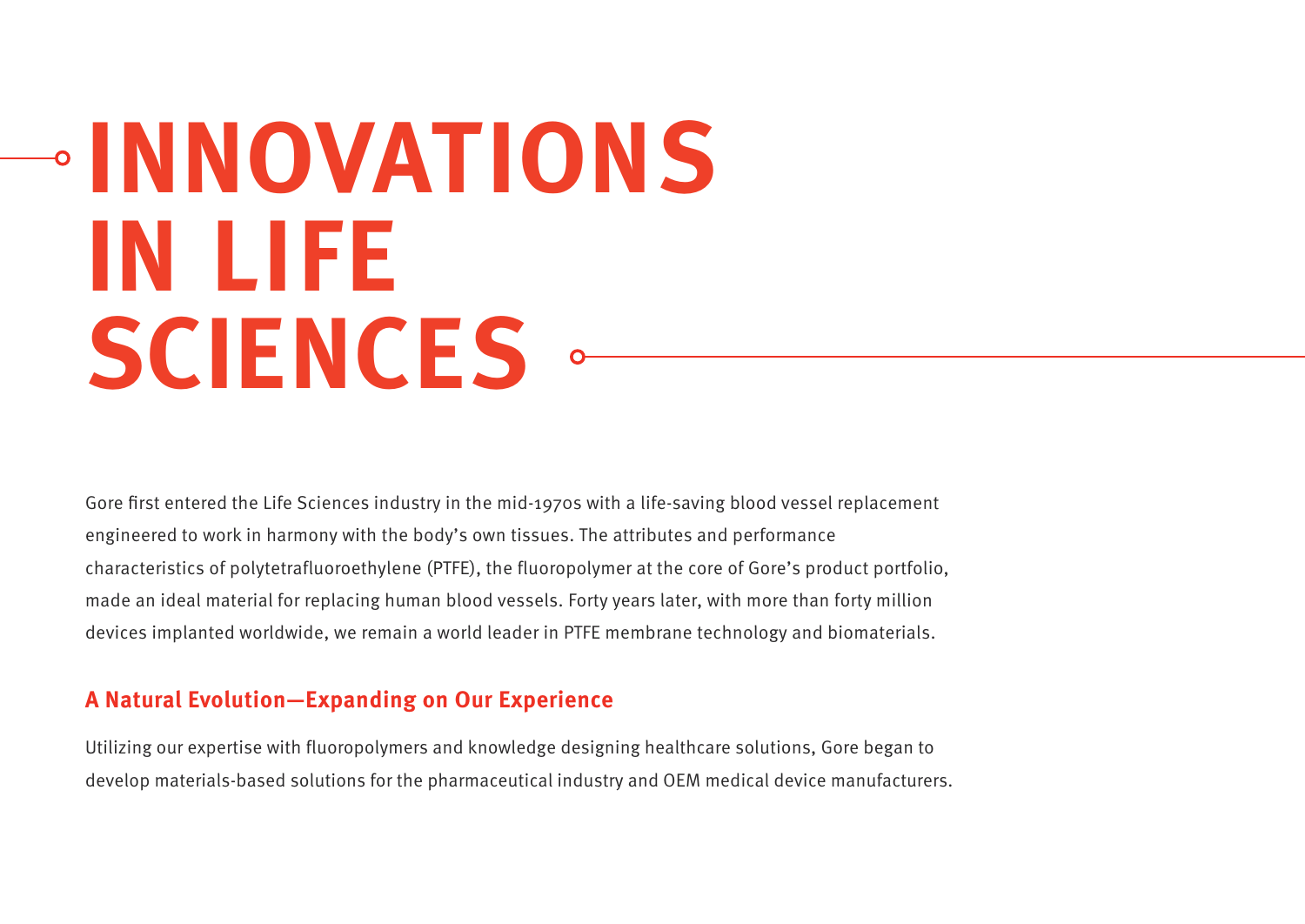

## **PTFE: THE COMMON THREAD**

**A CLOSER LOOK:**  expanded PTFE under extreme magnification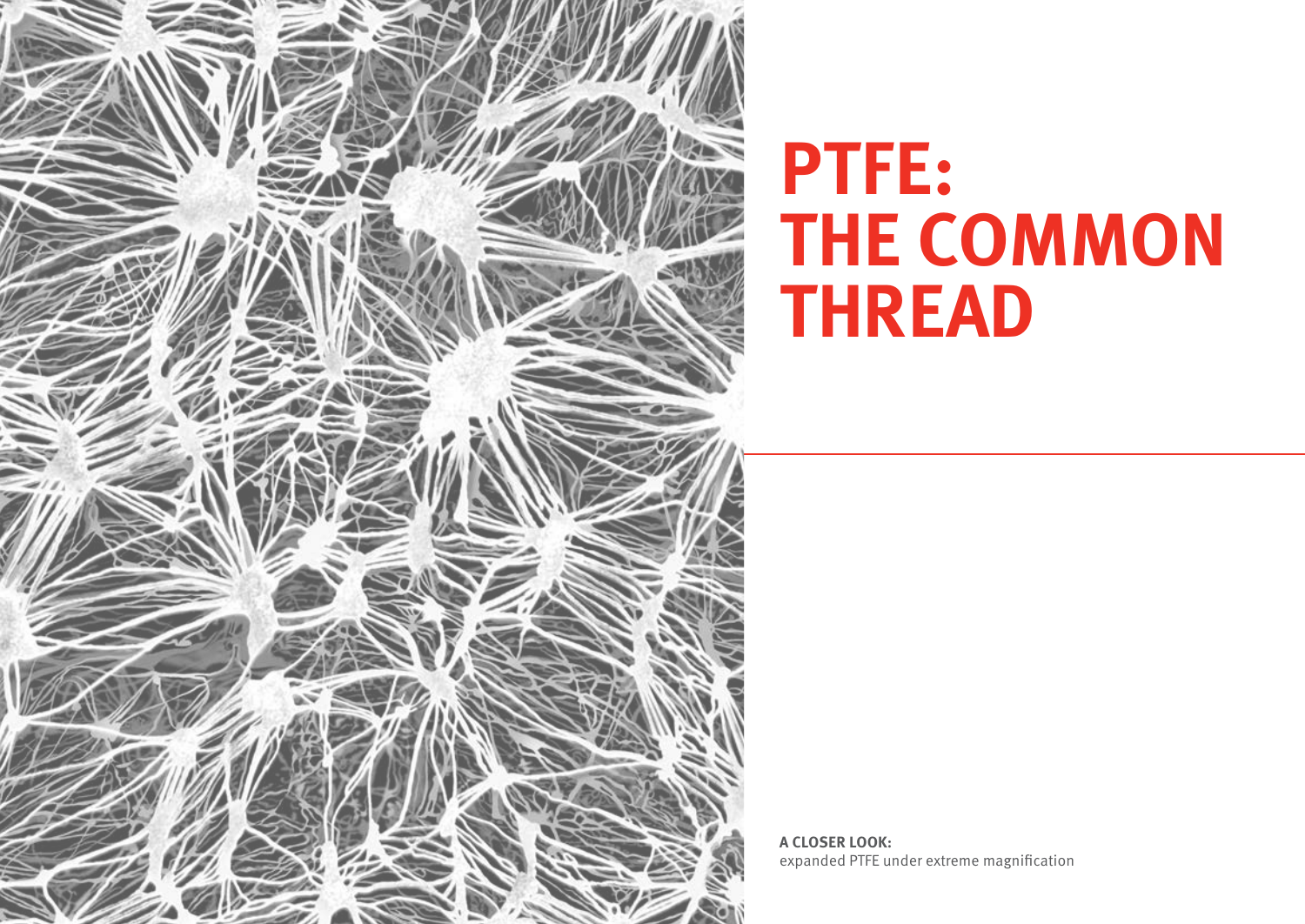Over time, we've added more solutions to our portfolio. As with all Gore products, our life sciences solutions perform as they are intended and provide high value over time.



**We consistently deliver technology-driven products and process components to increase efficiency, while minimizing risk.** 



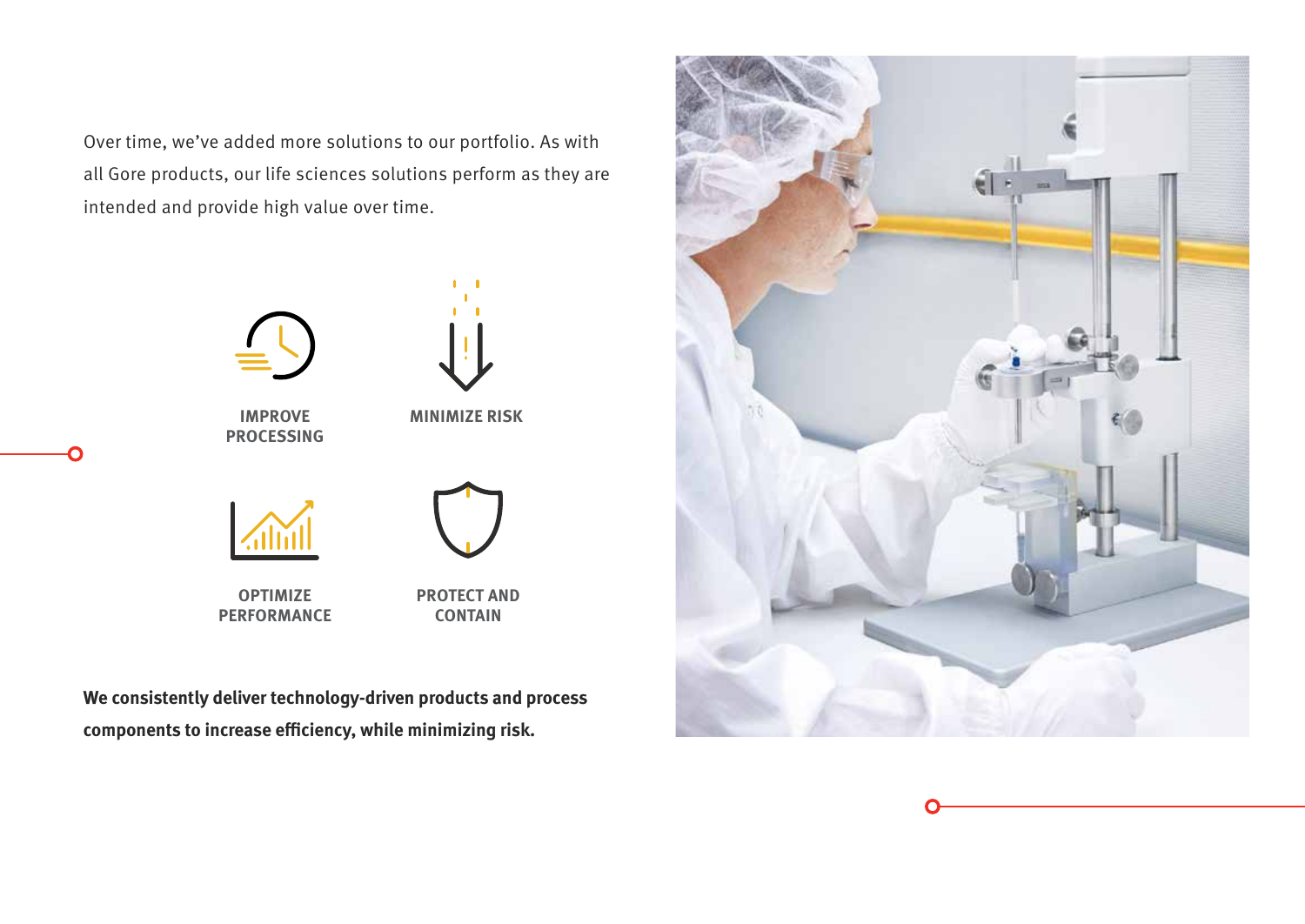### Advanced Materials for Advanced Performance

Expanded polytetrafluoroethylene is an incredibly adaptable material that is inherently bio- and chemically inert, with a low extractables profile. It is non-particulating, thermally stable and has a low coefficient of friction. The material's form, microstructure, strength and other properties can be engineered to provide peak functionality in applications throughout discovery, processing, and drug delivery.

- Dense structures can be used to create highly durable barriers in drug containment and delivery device applications
- Composites can be paired with complementary materials to increase capacity and speed in applications such as chromatography, or to improve strength and durability
- Open structures can be designed to optimize airflow and retention for venting or filtration applications

Our passion for solving complex challenges and our ability to transform this versatile material into countless forms makes it possible to create solutions to meet the rigorous requirements of our customers.

> **Learn more about our product portfolio at gore.com/lifesciences**

### **DRUG DELIVERY** GORE™ ImproJect™ Plungers

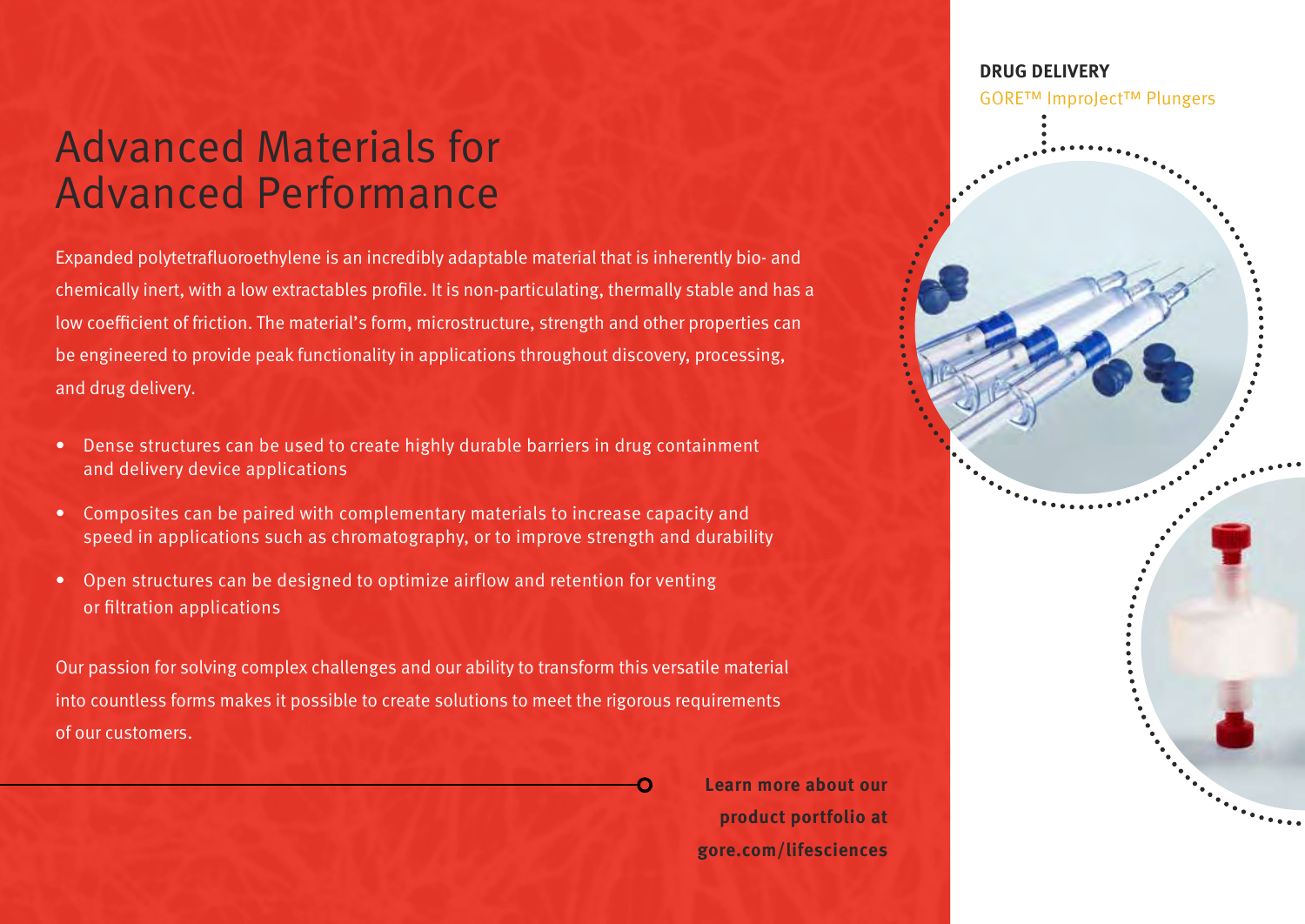

**CHROMATOGRAPHY** GORETM Protein Capture Devices

**AIR FILTRATION** GORE® Fermentation Air Filters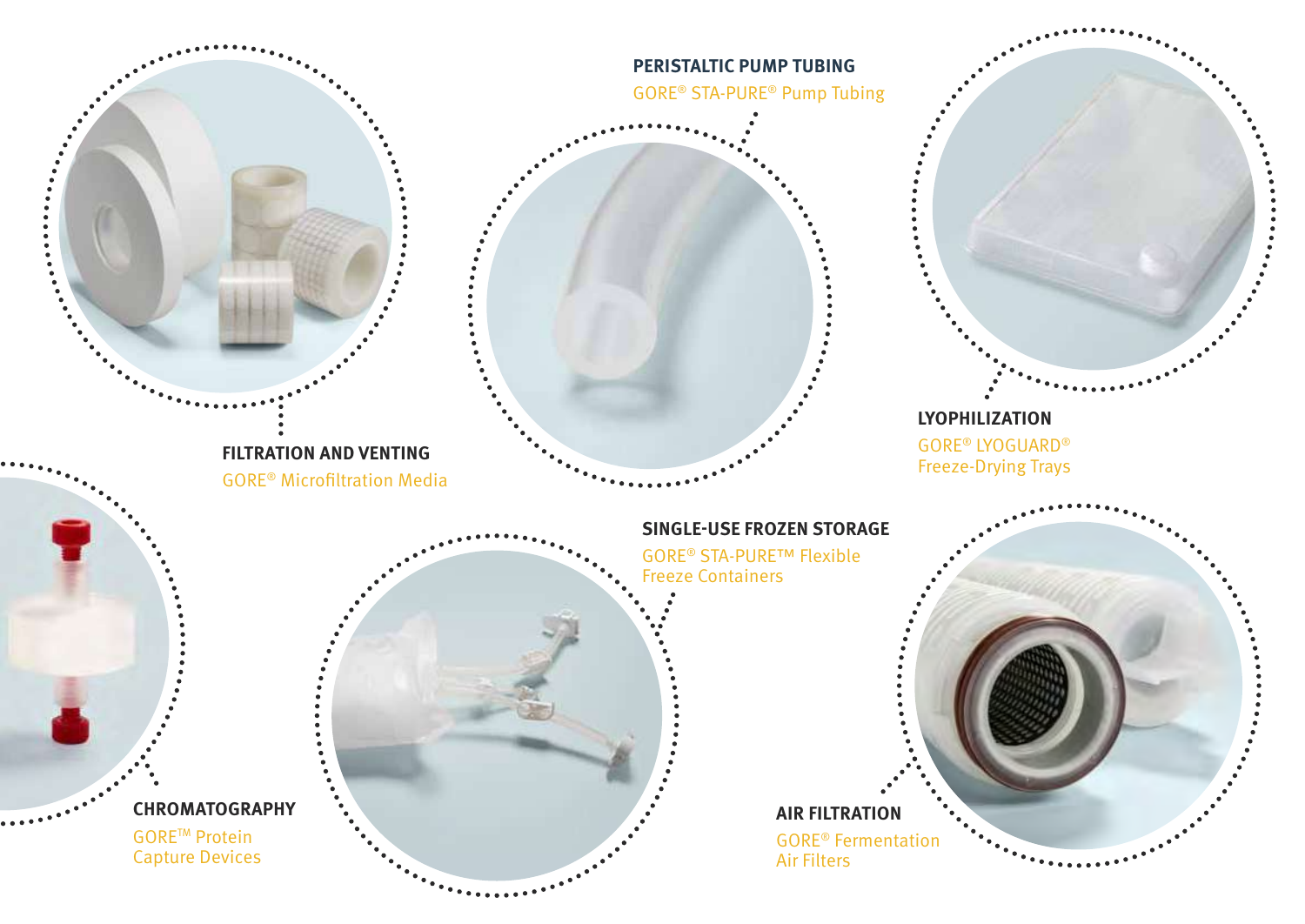

## **PURITY AND SECURITY**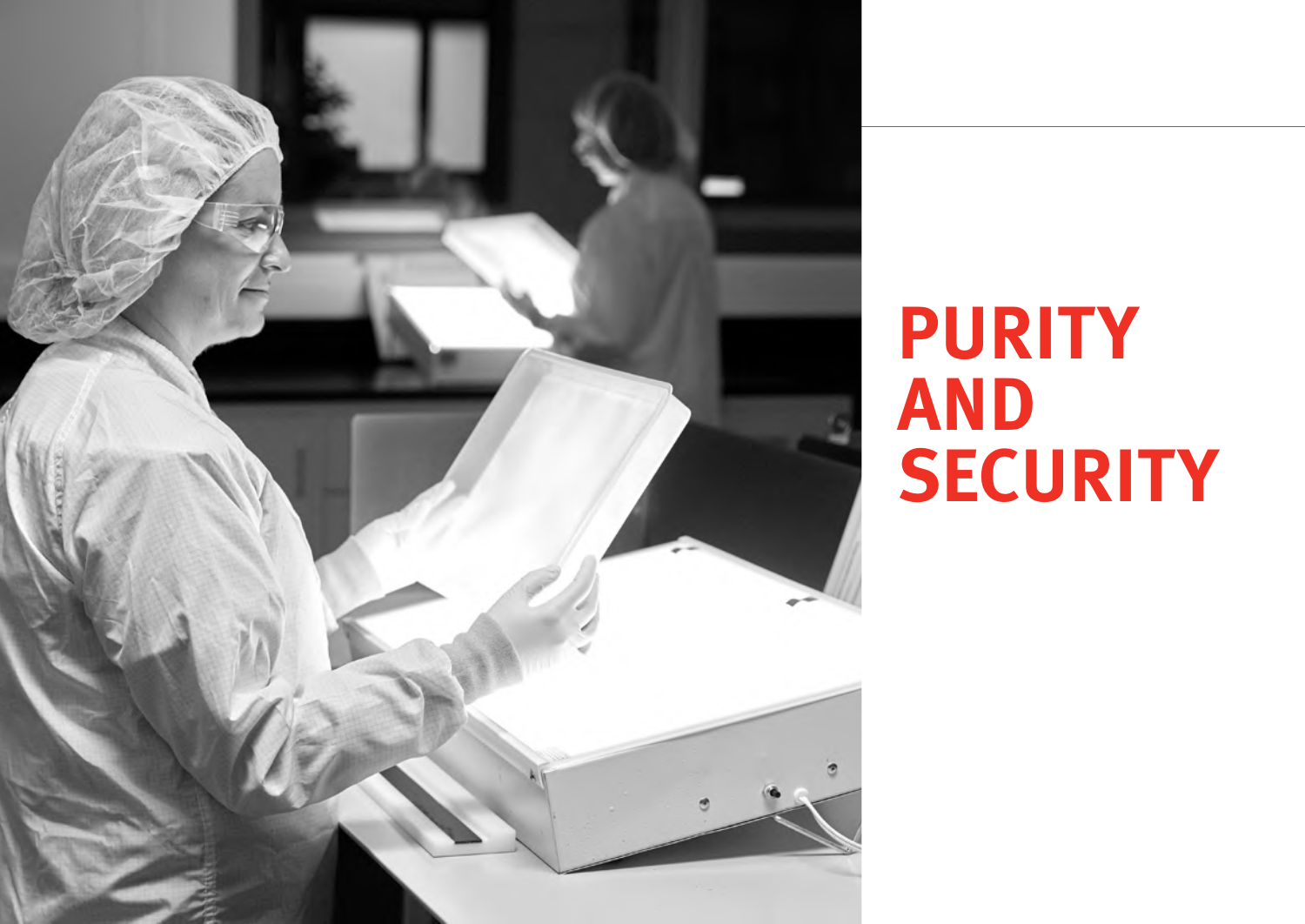### Dedicated to Serving the Growing Life Sciences Market

Almost twenty years ago, Gore introduced what would be the first in the line of exciting innovations for pharmaceutical and biopharmaceutical customers—the GORE® LYOGUARD® Freeze-Drying Tray. This fully enclosed, single-use lyophilization container uses the breathability of ePTFE to enable the free exchange of moisture vapor. At the same time, the ePTFE barrier prevents cross-contamination and flyout. Since then, we've developed many single- and multi-use products and process components—all with the express focus on improving the customer experience.

**We collaborate with pharmaceutical companies to design materials-based solutions that fit their requirements for product purity, process effectiveness, optimal performance, and minimized risk.**

### **Our Commitment to Customers**

Based on clear understanding and definition of our customer's desired product performance, Gore designs, and then thoroughly tests and assesses product performance to ensure form, fit and function. This commitment to deliver products fit for the intended use is the sacred promise we make to our customers. We are passionate about product performance and ensuring that the product does what we say it will do.

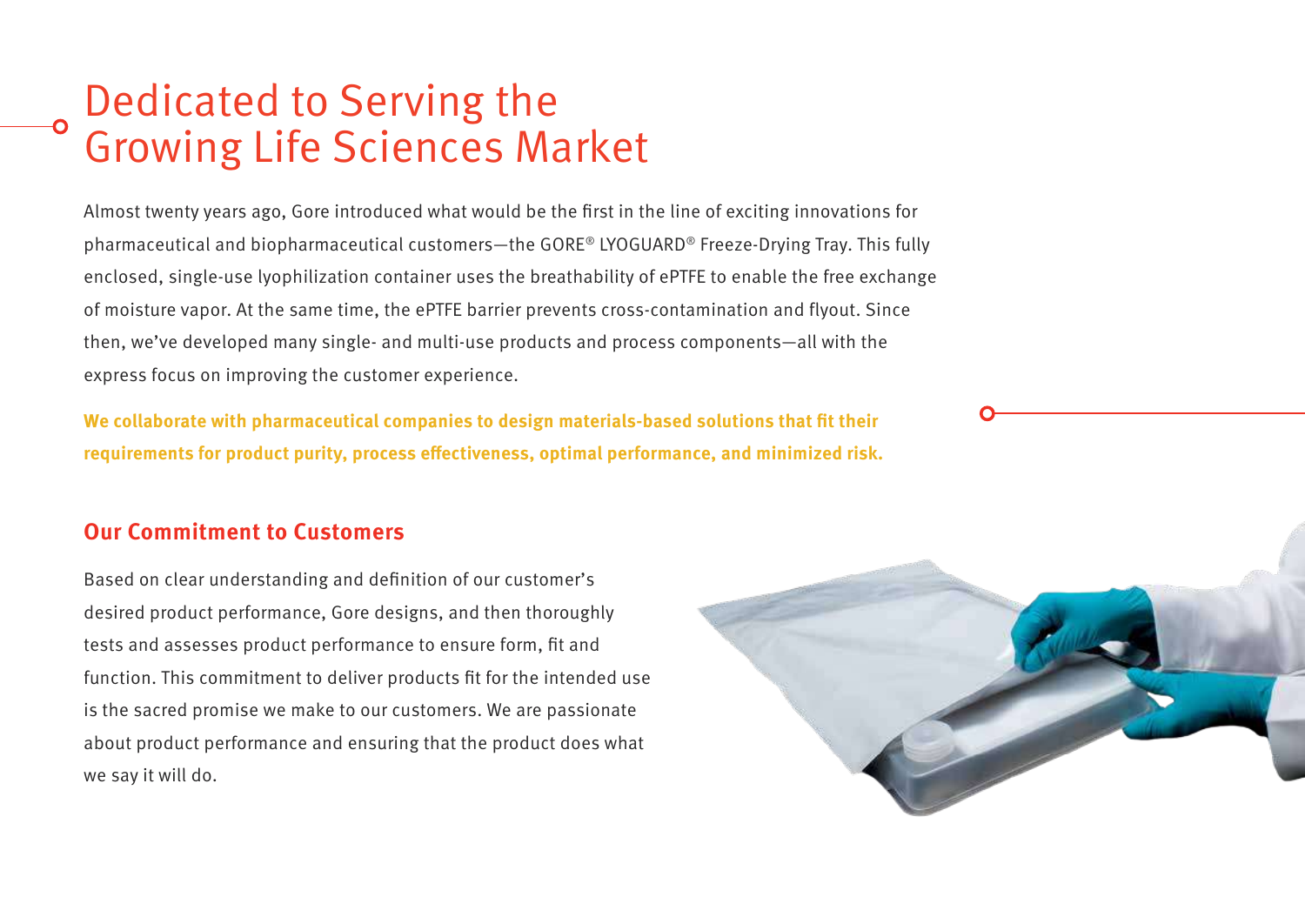

## **EXPANDING SOLUTIONS**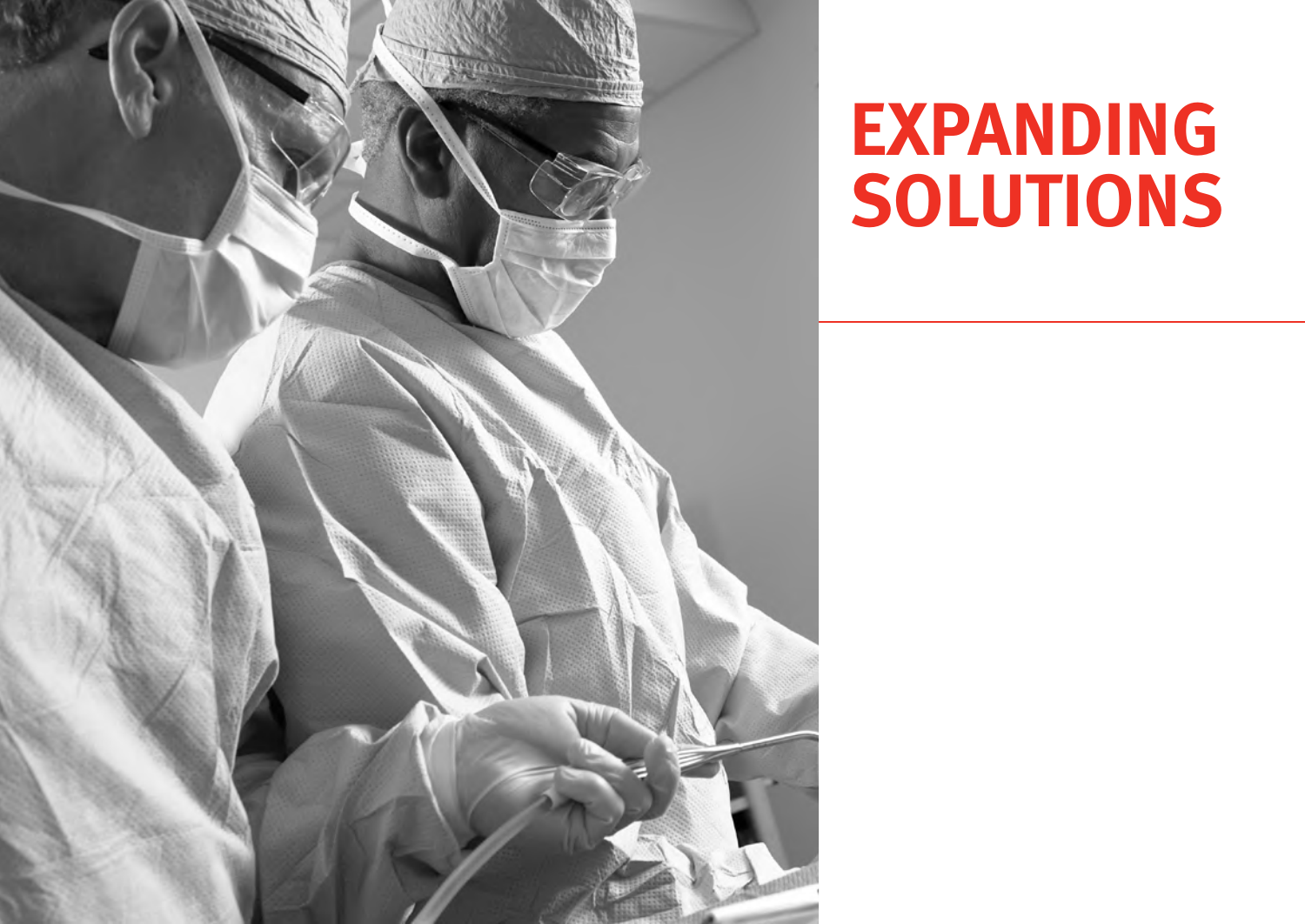In addition to providing solutions for pharmaceutical and biopharmaceutical manufacturers, we bring our expertise in highperformance ePTFE membranes to solve the unique challenges faced by medical device innovators. For years, OEM medical device manufacturers have trusted Gore with solutions to their venting and filtration challenges to meet critical needs for deaeration, pressure equalization, barrier, and acoustic protection.

**As the medical device industry looks for ways to protect critical components on equipment or to design smaller, more efficient devices, Gore's high-performance materials will be counted on for their quality and reliability every time.**

"We believe the quality of our products must be the measure of their utility and value to our customers … we assure ourselves that our products will fulfill the functions required of them with as near absolute reliability as is possible."

**BILL GORE, FOUNDER**



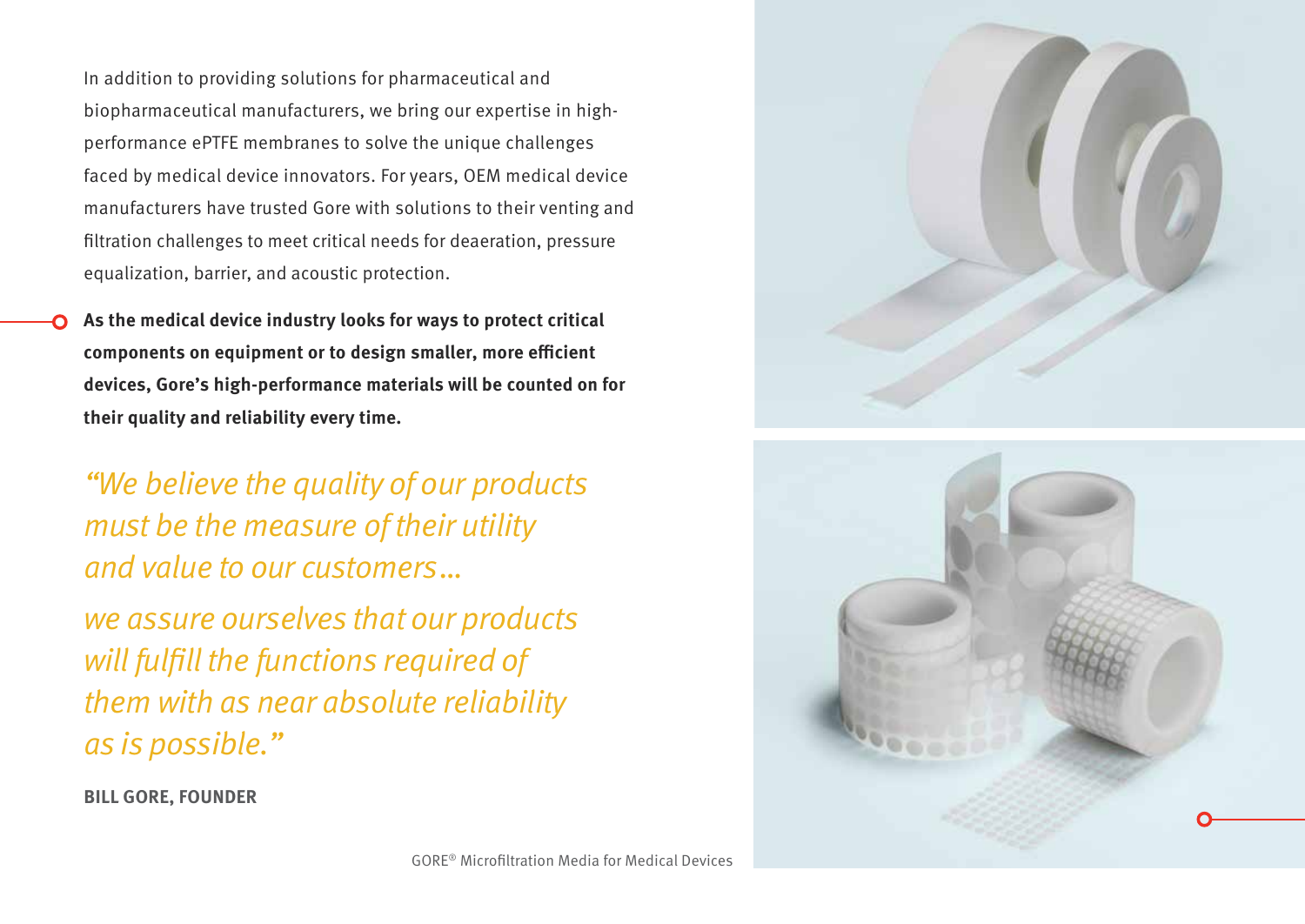

## **PLAN FOR QUALITY**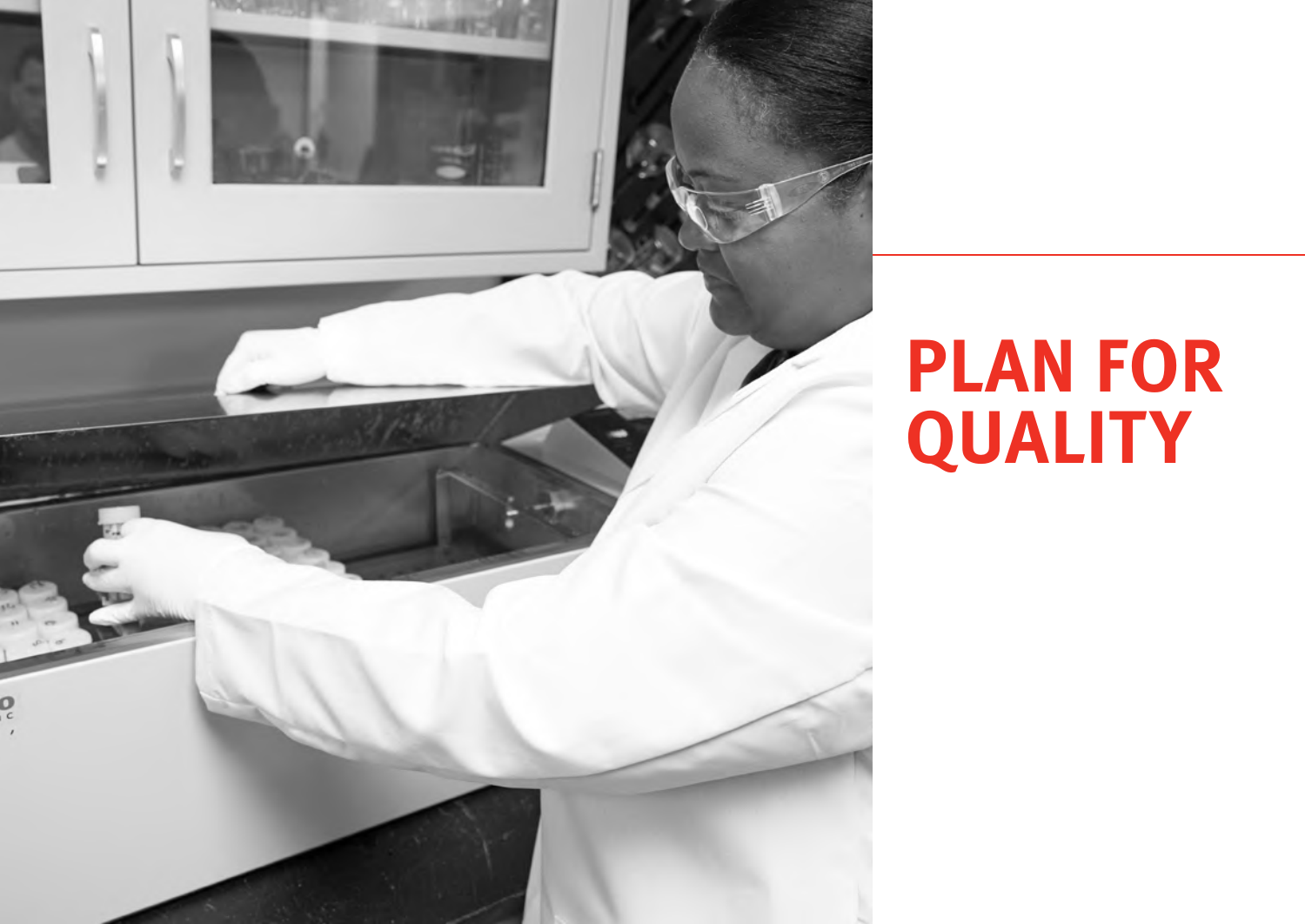### Quality Manufacturing

Quality in manufacturing is more than just having dedicated, stateof-the-art facilities. It also means having excellent product and process understanding, detailed controls and committed associates. Gore takes great pride in our manufacturing practices, people and our purposeful approach to delivering quality products that perform exactly as they are intended.



## Quality System of

We maintain adherence to our strict quality system to ensure we meet rigorous standards for life sciences products. Depending upon the requirements of our customers, you will find products manufactured under current Good Manufacturing Processes (cGMP), ISO 13485 and ISO 15378 certifications, and/or regulations for food contact.

"Quality is an uncompromising requirement of value. Our reputation has been made by our quality."

**BILL GORE, FOUNDER**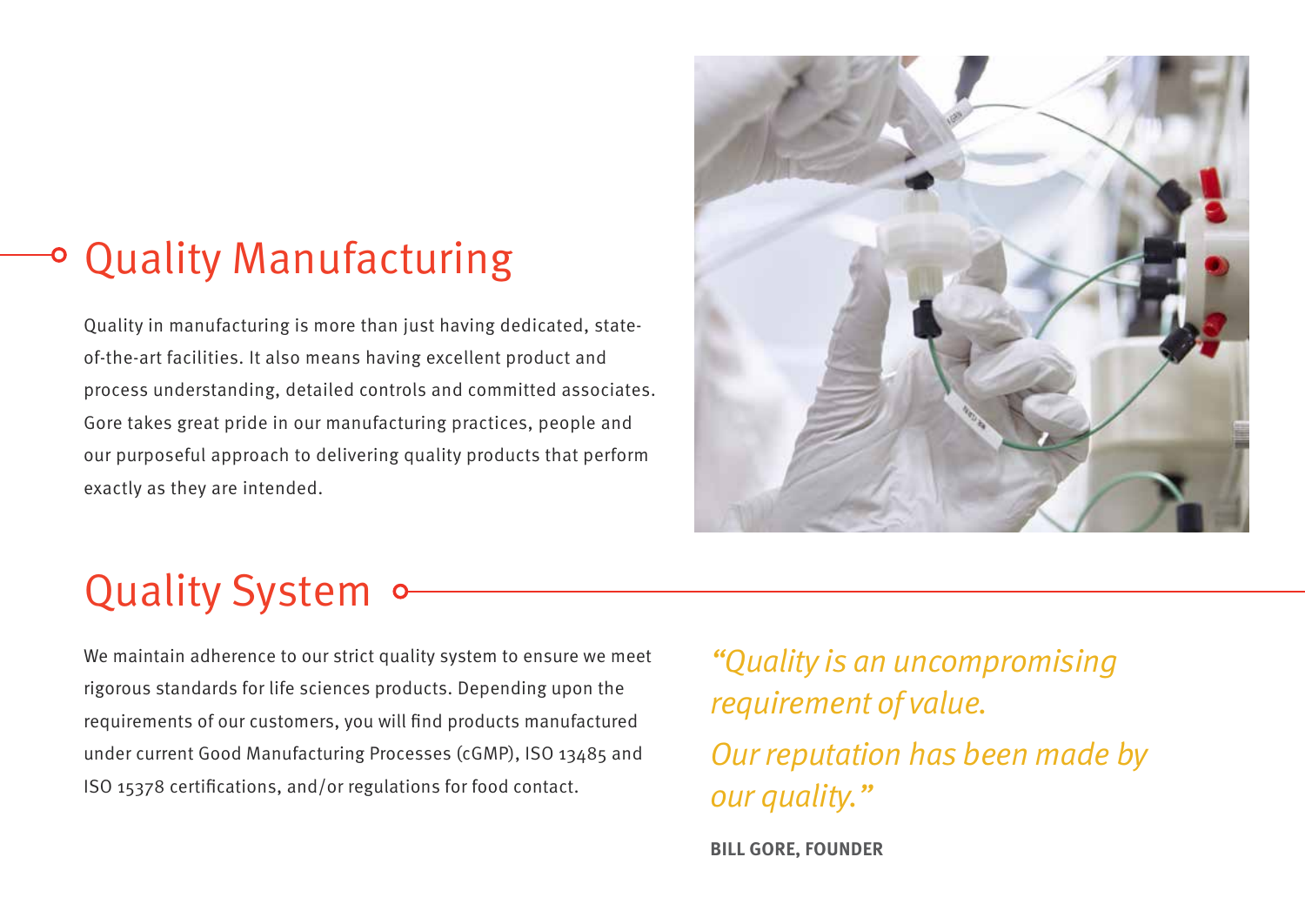

## **SOUND SCIENCE**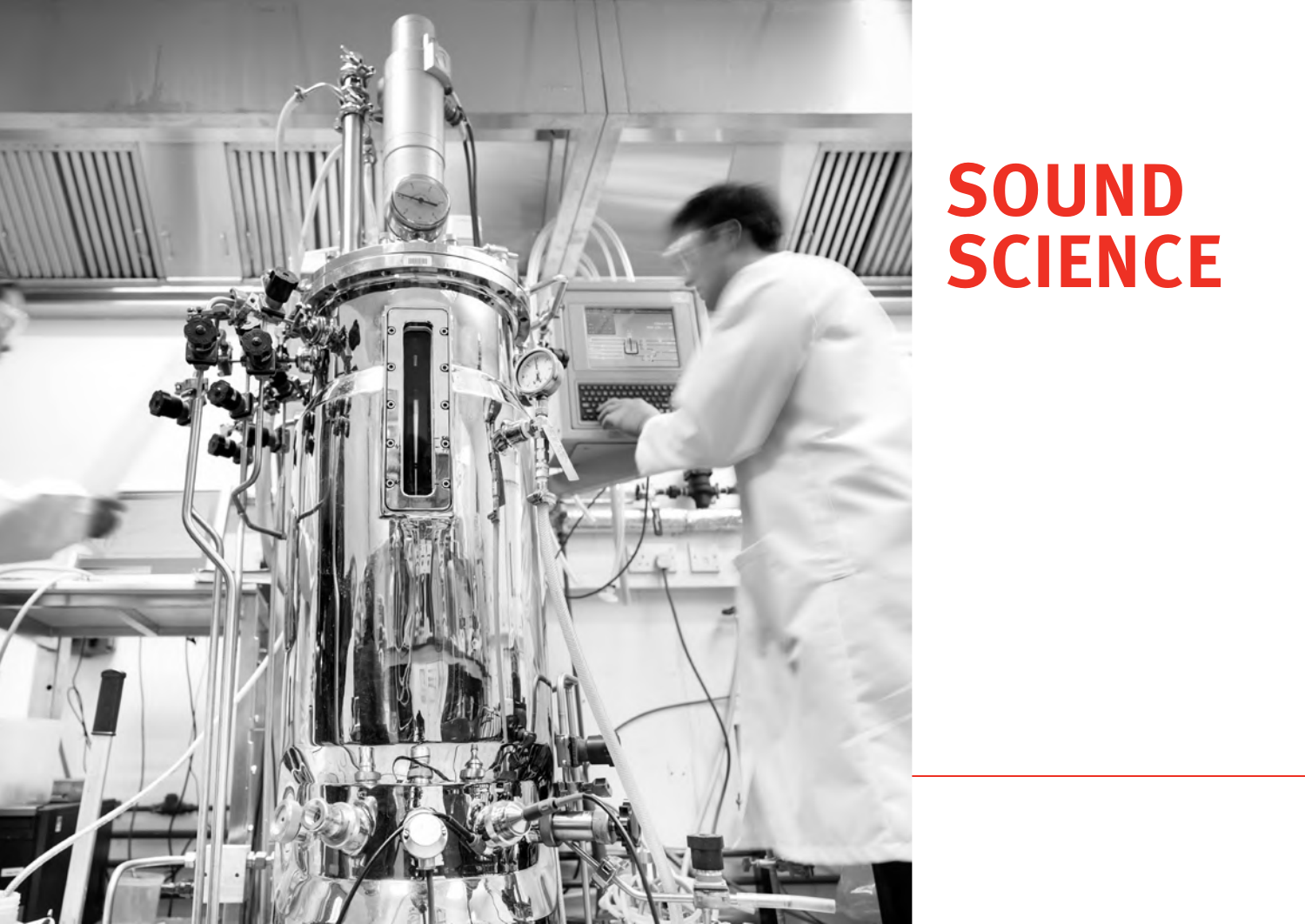

Gore's ability to deliver reliable, high-performing products doesn't simply happen. It starts with a clear understanding of our customer's problems and application requirements; only then do we begin to look at materials-based solutions.

Our team of materials scientists, chemical engineers, mechanical engineers, analytical chemists, physicists and others, collaborate to develop engineered solutions. The results are high-value products thoroughly tested and evaluated to meet your standards.







**QUESTION RESEARCH**





**TEST ANALYZE**







**REVIEW EVALUATE**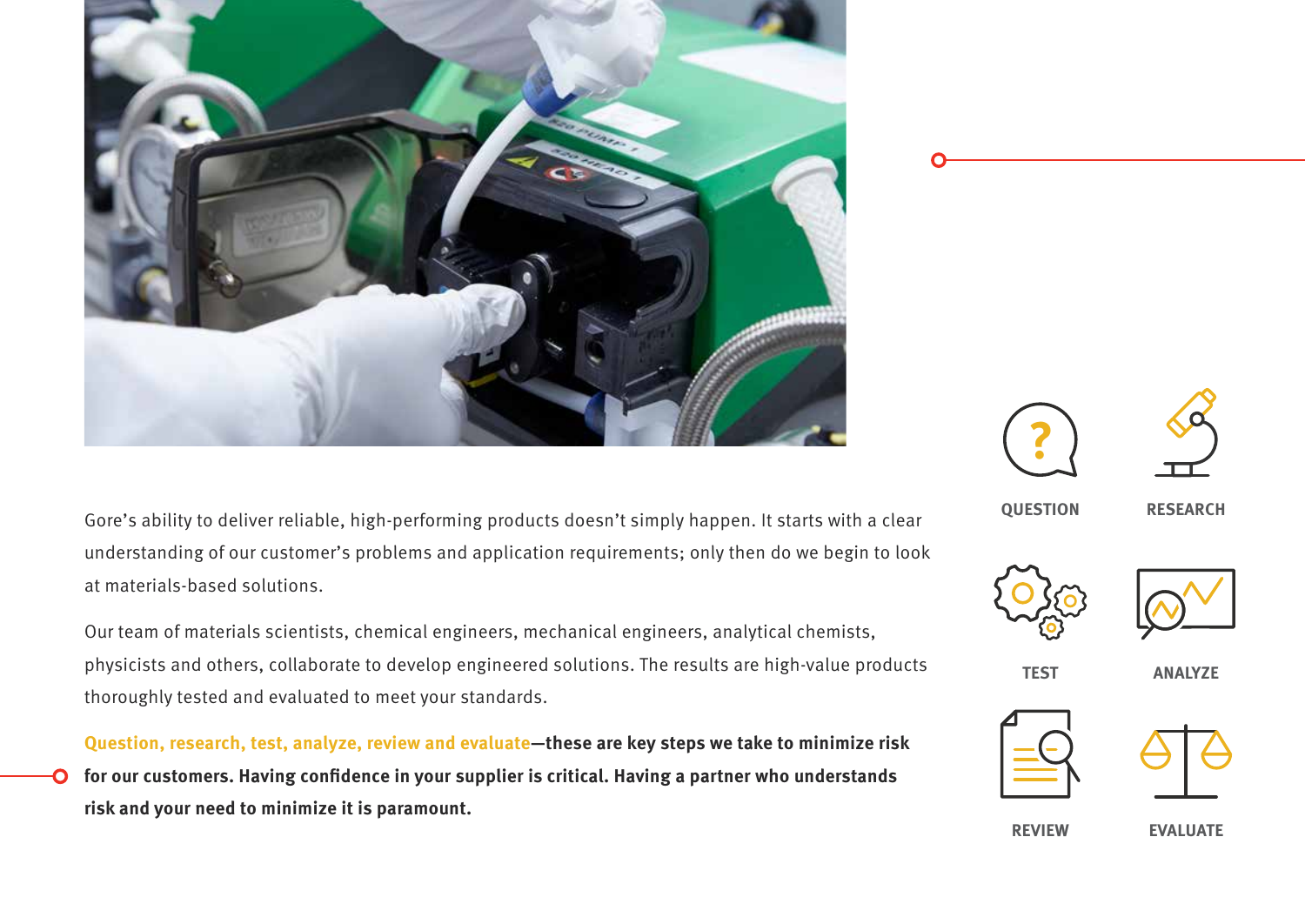## **OUR EXPERIENCED INNOVATORS, ENGINEERS AND SOLUTION-BUILDERS**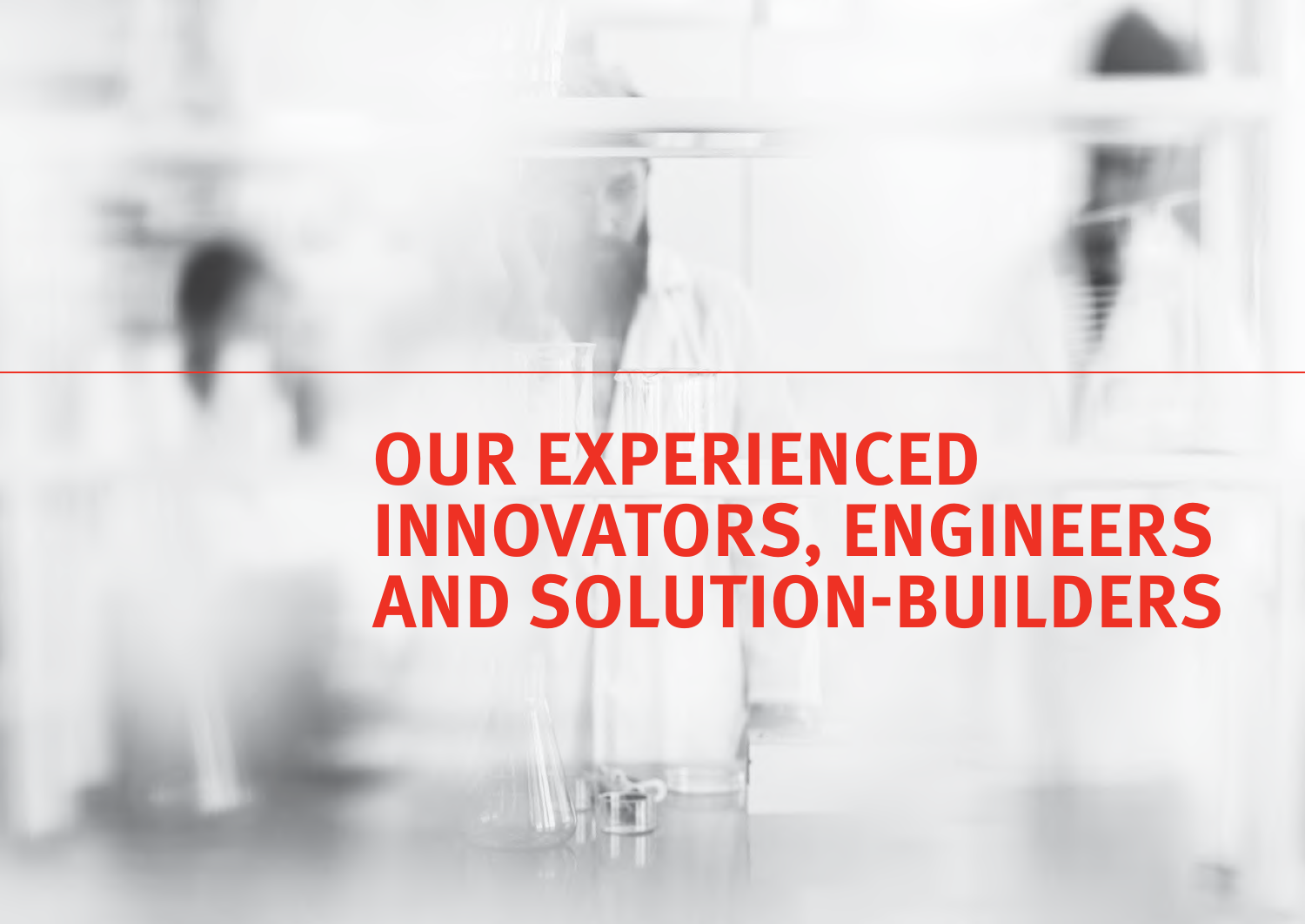We couple advanced materials capabilities with deep application knowledge to create reliable products with step-change performance.

**Our customers benefit from our unique culture that embraces innovation, encourages creativity and allows every associate to truly impact the success of the company.**